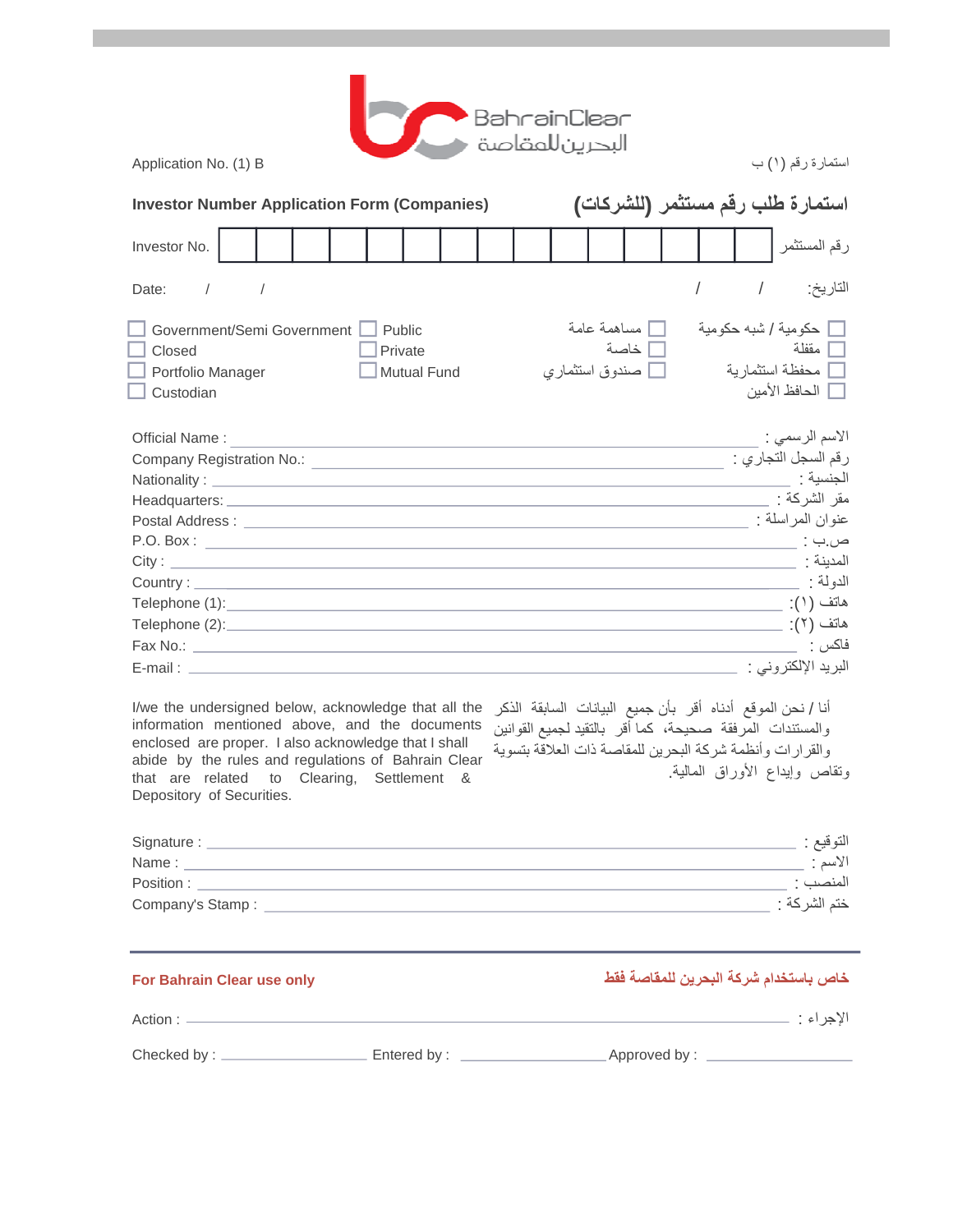

| <b>Investor Signature Verification</b>                    |          |                                            |                                                              | نموذج مطابقة توقيع المستثمر                 |
|-----------------------------------------------------------|----------|--------------------------------------------|--------------------------------------------------------------|---------------------------------------------|
| Investor No.                                              |          |                                            |                                                              | رقم المستثمر                                |
| Investor's Name:                                          |          |                                            |                                                              | اسم المستثمر:                               |
| In case there is a representative / guardian, fill in the |          |                                            |                                                              | في حالة وجود (وكيل/وصي) يرجى تعبئة البيانات |
| following information:                                    |          |                                            |                                                              | التالية :                                   |
| Representative                                            | Guardian |                                            | وصىي                                                         | م وكيل <mark>.</mark>                       |
| Name Representative / Guardian : -                        |          |                                            |                                                              | اسم الوكيل / الوصبي : -                     |
| Representative /<br>Guardian No.                          |          |                                            |                                                              | رقم الوكيل<br>/الوصبي                       |
|                                                           |          | توقيع (المستثمر / الوكيل / الوصى)          |                                                              |                                             |
|                                                           |          |                                            | (Investor's Signature / Representative / Guardian) Signature |                                             |
|                                                           |          | يجب التوقيع في المربعين Sign on both boxes |                                                              |                                             |
| (2)                                                       |          | (1)<br>(1)                                 |                                                              | (1)                                         |
| Personally                                                |          | الختم / Stamp                              |                                                              | حضور شخصي                                   |

- Certify the genuineness of the signatures of applicants for opening accounts in favour of clients from outside the Kingdom of Bahrain by one of the corresponding banks, chambers of commerce, lawyers offices, or any other concerned party accredited by the CBB for the purpose o f verifying the identity o f the applicant.
- The above signature will be approved for all Bahrain Clear transactions.
- In case of representative or guardian (other than father), please attach a copy of the power of attorney or custody documents authenticated by a public notary.

**ملاحظات : : Notes**

- اعتماد صحة تواقیع مقدمي طلبات فتح الحسابات لصالح العملاء من خارج مملكة البحرین من قبل أحد البنوك المراسلة أو الغرف التجاریة أو مكاتب المحاماة أو أي جھة مختصة أخرى یعتمدھا مصرف البحرین المركزي وذلك للتحقق من ھویة مقدم الطلب. ●
- سیتم اعتماد التوقیع المبین أعلاه على كافة تعاملات المستثمر لدى شركة البحرین للمقاصة.
- في حالة جود وكیل أو وصي للمستثمر(غیر الأب) یجب إرفاق نسخة طبق الأصل من الوكالة أو أمر الوصایة مصدقة من كاتب العدل . ●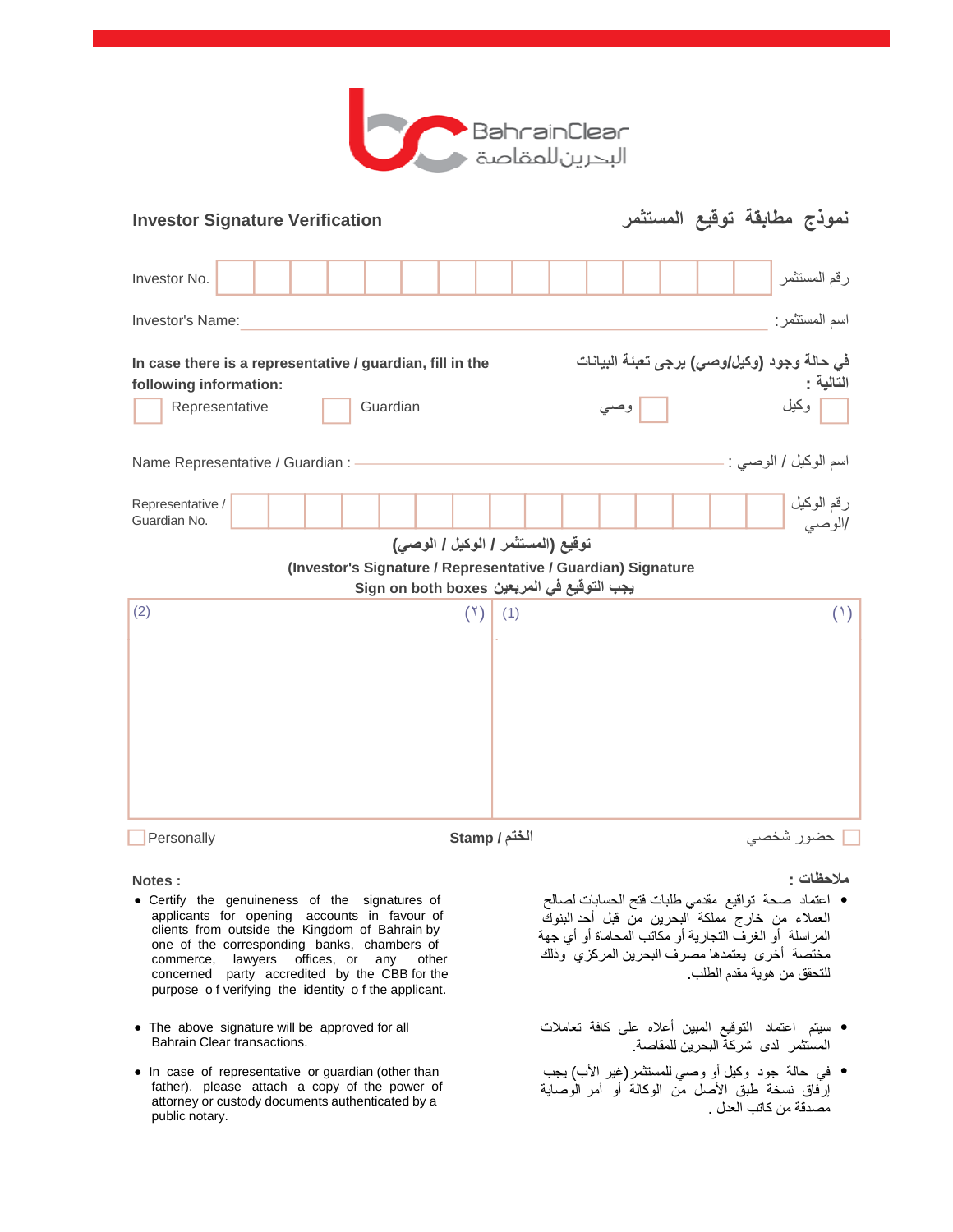| Application No. (2)                                                   |  |                          |              |  |  | BahrainClear<br>البحرينللمقاصة |                                   |  |  | استمارة رقم (٢)                                                                 |          |
|-----------------------------------------------------------------------|--|--------------------------|--------------|--|--|--------------------------------|-----------------------------------|--|--|---------------------------------------------------------------------------------|----------|
| <b>Investor Account Opening Form</b>                                  |  |                          |              |  |  |                                |                                   |  |  | استمارة فتح حساب مستثمر                                                         |          |
| Date:                                                                 |  |                          |              |  |  |                                |                                   |  |  |                                                                                 | التاريخ: |
| Investor No.                                                          |  |                          |              |  |  |                                |                                   |  |  | رقم المستثمر                                                                    |          |
| Client<br>Non Bahraini<br><b>Market Control</b><br><b>Mutual Fund</b> |  | <b>Issuer</b><br>Insider | Professional |  |  |                                | شركة مصدرة<br>اختصاصي<br>شخص مطلع |  |  | مستثمر<br>__ غير بحرين <i>ي</i><br>[ مراقبة السوق<br>__ صندوق استثما <i>ر ي</i> | H        |

## **حسابات الأفراد الشركات Companies Individuals**  الاسم : : Name Nationality : Date of Birth : : المیلاد تاریخ : الجنسیة رقم البطاقة السكانیة أو الھویة للأفراد: :Individual For .No ID or CPR Commercial Reg. No. For Companies: :للشركات التجاري السجل رقم الشخص المخول بإدارة الحساب للشركات: :Companies For Person Authorised عنوان المراسلة : : Address Postal P.O. Box : : ب.ص المدینة : الدولة : : Country : City Telephone : Fax No. : : فاكس : ھاتف البرید الإلكتروني : : mail-E

### **حسابات الوكالة / الوصي Accounts Guardian / Representative**

| Representative / Guardian : _ |             |                      | الوكيل / الوصىي : |
|-------------------------------|-------------|----------------------|-------------------|
| Postal Address : -            |             |                      | عنوان المراسلة :  |
| P.O. Box:                     | _Citv:      | المدبنة :            | ص.ب :             |
| Country : $-$                 | Telephone:  | هاتف :               | الدولة :          |
| Fax No.: $-$                  | ·E-mail : · | البريد الإلكتروني :_ | فاكس              |
|                               |             |                      |                   |

# **الحسابات المشتركة Accounts Joint**

| Authorised Person: | الشخص المخول بإدار ة الحساب : |
|--------------------|-------------------------------|
| Address:           | العذه ان                      |

| توقيع (المستثمر / الوكيل / الوصى)                  |                  | الدلال:                |                                            |  |  |
|----------------------------------------------------|------------------|------------------------|--------------------------------------------|--|--|
| (Investor's / Representative / Guardian) Signature |                  | الموظف:<br>Staff Name: |                                            |  |  |
|                                                    |                  |                        |                                            |  |  |
| <b>For Bahrain Clear use only</b>                  |                  |                        | خاص باستخدام شركة البحرين للمقاصة فقط      |  |  |
| Account Number:                                    |                  |                        | رقم الحساب :                               |  |  |
|                                                    |                  |                        | الإجراء :                                  |  |  |
| Checked by : —————                                 | Entered by: ———— |                        | $-A$ pproved by : $\overline{\phantom{a}}$ |  |  |